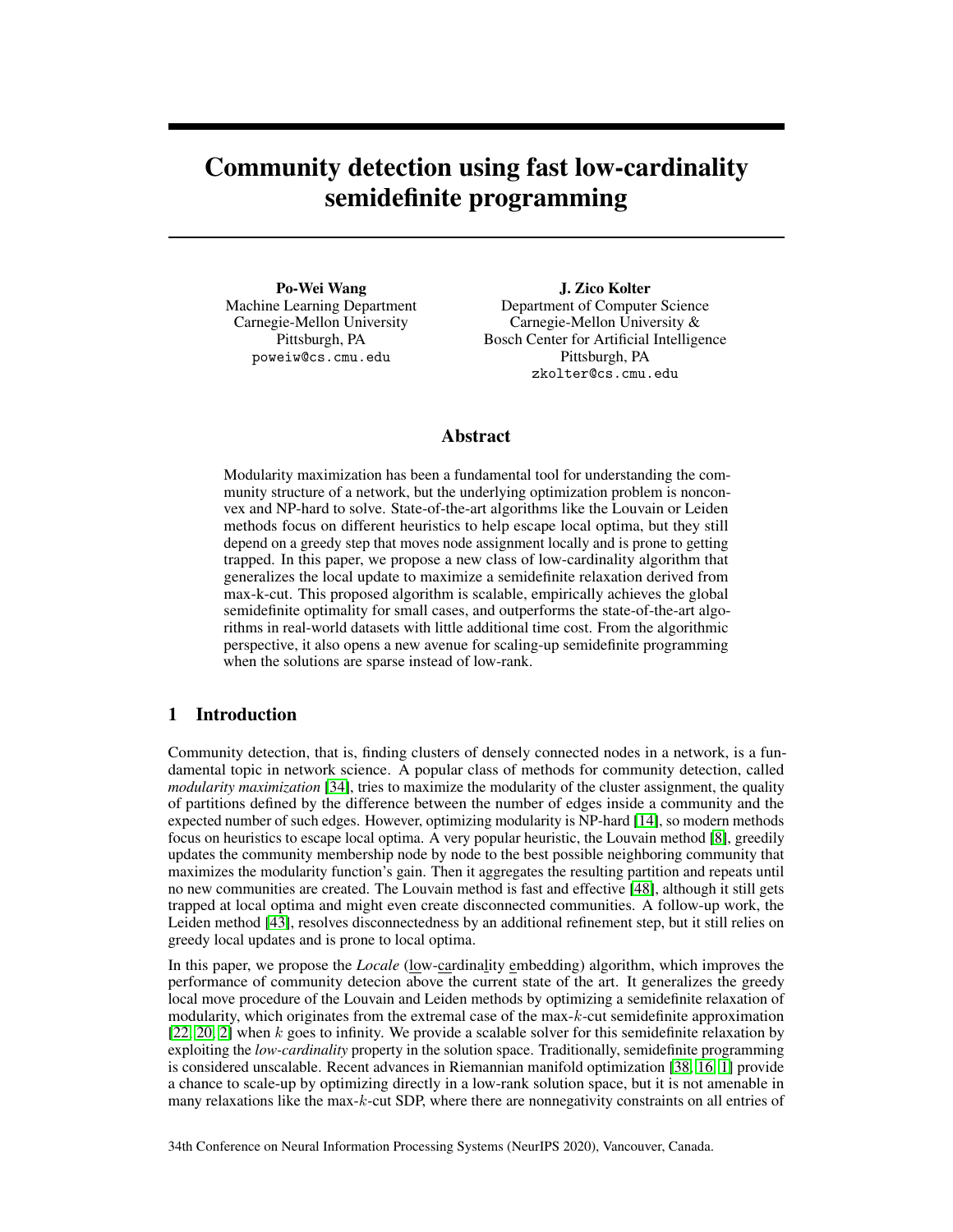the semidefinite variable X. However, due to the nonnegativity constraints, the solution X is sparse and a low-cardinality solution in the factorized space V suffices. These observations lead to our first contribution, which is a scalable solver for low-cardinality semidefinite programming subject to nonnegative constraints. Our second contribution is using this solver to create a generalization of existing community detection methods, which outperforms them in practice because it is less prone to local optima.

We demonstrate in the experiments that our proposed low-cardinality algorithm is far less likely to get stuck at local optima than the greedy local move procedure. On small datasets that are solvable with a traditional SDP solver, our proposed solver empirically reaches the globally optimal solution of the semidefinite relaxation given enough cardinality and is orders of magnitude faster than traditional SDP solvers. Our method uniformly improves over both the standard Louvain and Leiden methods, which are the state-of-the-art algorithms for community detection, with 2.2x time cost. Additionally, from the perspective of algorithmic design, the low-cardinality formulation opens a new avenue for scaling up semidefinite programming when the solutions tend to be sparse instead of low-rank. Source code for our implementation is available at [https://github.com/locuslab/sdp\\_clustering](https://github.com/locuslab/sdp_clustering).

## 2 Background and related work

Notation. We use upper-case letters for matrices and lower-case letters for vectors and scalars. For a matrix X, we denote the symmetric semidefinite constraint as  $X \succeq 0$ , the entry-wise nonnegative constraint as  $X \geq 0$ . For a vector v, we use  $card(v)$  for the number of nonzero entries,  $||v||$  for the 2-norm, and top $_k^+(v)$  for the sparsified vector of the same shape containing the largest k nonnegative coordinates of v. For example,  $top_2^+((-1,3)) = (0,3)$ , and  $top_1^+((-1,-2)) = (0,0)$ . For a function  $Q(V)$ , we use  $Q(v_i)$  for the same function taking the column vector  $v_i$  while pinning all other variables. We use  $[r]$  for the set  $\{1, \ldots, r\}$ , and  $e(t)$  for the basis vector of coordinate t.

**Modularity maximization.** Modularity was proposed in [\[34\]](#page-10-0) to measure the quality of densely connected clusters. For an undirected graph with a community assignment, its modularity is given by

<span id="page-1-0"></span>
$$
Q(c) := \frac{1}{2m} \sum_{ij} \left[ a_{ij} - \frac{d_i d_j}{2m} \right] \delta(c_i = c_j),
$$
 (1)

where  $a_{ij}$  is the edge weight connecting nodes i and j,  $d_i = \sum_j a_{ij}$  is the degree for node i,  $m = \sum_{ij} a_{ij}/2$  is the sum of edge weights, and  $c_i \in [r]$  is the community assignment for node i among the r possible communities. The notation  $\delta(c_i = c_j)$  is the Kronecker delta, which is one when  $c_i = c_j$  and zero otherwise. The higher the modularity, the better the community assignment. However, as shown in [\[14\]](#page-9-0), optimizing modularity is NP-hard, so researchers instead focus on different heuristics, including spectral methods [\[33\]](#page-10-4), simulated annealing [\[39\]](#page-10-5), linear programming and semidefinite programming [\[2,](#page-9-3) [26\]](#page-10-6). The most popular heuristic, the Louvain method [\[8\]](#page-9-1), initializes each node with a unique community and updates the modularity  $Q(c)$  cyclically by moving  $c_i$  to the best neighboring communities [\[27,](#page-10-7) [33\]](#page-10-4). When no local improvement can be made, it aggregates nodes with the same community and repeats itself until no new communities are created. Experiments show that it is fast and performant [\[48\]](#page-11-0) and can be further accelerated by choosing update orders wisely [\[36,](#page-10-8) [4\]](#page-9-6). However, the local steps can easily get stuck at local optima, and it may even create disconnected communities [\[43\]](#page-10-1) containing disconnected components. In follow-up work, the Leiden method [\[43\]](#page-10-1) fixes the issue of disconnected communities by adding a refinement step that splits disconnected communities before aggregation. However, it still depends on greedy local steps and still suffers from local optima. Beyond modularity maximization, there are many other metrics to optimize for community detection, including asymptotic suprise [\[42\]](#page-10-9), motif-aware [\[30\]](#page-10-10) or higher order objectives [\[49\]](#page-11-1).

Semidefinite programming and clustering. Semidefinite programming (SDP) has been a powerful tool in approximating NP-complete problems [\[28,](#page-10-11) [37\]](#page-10-12). Specifically, the max-k-cut SDP [\[22,](#page-10-2) [20\]](#page-9-2) deeply relates to community detection, where max-k-cut maximizes the sum of edge weights *between* partitions, while community detection maximizes the sum *inside* partitions. The max-k-cut SDP is given by the optimization problem

maximize 
$$
-\sum_{ij} a_{ij} x_{ij}
$$
, s.t.  $X \succeq 0$ ,  $X \ge -1/(k-1)$ , diag $(X) = 1$ . (2)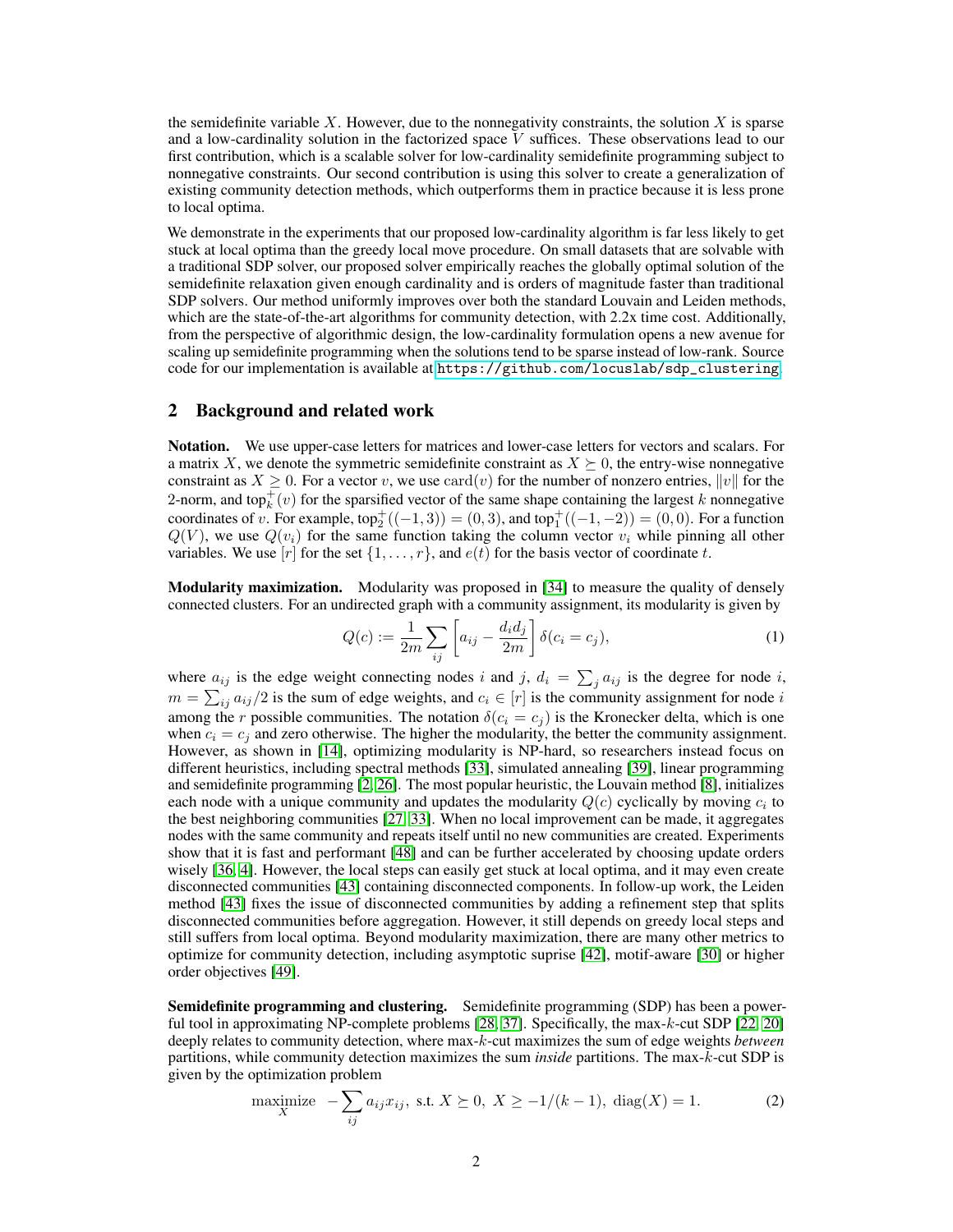When limiting the rank of X to be  $k-1$ , values of  $x_{ij}$  become discrete and are either 1 or  $-1/(k-1)$ , which works similarly to a Kronecker delta  $\delta(c_i = c_j)$  [\[20\]](#page-9-2). If k goes to infinity, the constraint set reduces to  $\{X \geq 0, X \succeq 0, X_{ii} = 1\}$ , and Swamy [\[41\]](#page-10-13) provides a 0.75 approximation ratio to correlation clustering on the relaxation (the bound doesn't apply to modularity maximization). However, these SDP relaxations are less practical because known semidefinite solvers don't scale with the numerous constraints, and the runtime of the rounding procedure converting the continuous variables to discrete assignments grows with  $O(n^2k)$ . By considering max-2-cut iteratively at every hierarchical level, Agarwal and Kempe [\[2\]](#page-9-3) is able to perform well on small datasets by combining SDPs with the greedy local move, but the method is still unscalable due to the SDP solver. DasGupta and Desai [\[17\]](#page-9-7) discussed the theoretical property of SDPs when there are only 2 clusters. Other works [\[44,](#page-11-2) [26\]](#page-10-6) also apply SDPs to solve clustering problems, but they don't optimize modularity.

Low-rank methods for SDP. One trick to scale-up semidefinite programming is to exploit its low-rank structure when possible. The seminal works by Barvinok and Pataki [\[38,](#page-10-3) [6\]](#page-9-8) proved that when there are  $m$  constraints in an SDP, there must be an optimal solution with rank less than  $\sqrt{2m}$ , and Barvinok [\[5\]](#page-9-9) proved the bound to be tight. Thus, when the number of constraints m is subquadratic, we can factorize the semidefinite solution X as  $V^T V$ , where the matrix V requires only  $n\sqrt{2m}$  memory instead of the original  $n^2$  of X. Burer and Monteiro [\[16\]](#page-9-4) first exploited this property and combined it with L-BFGS to create the first low-rank solver of SDPs. Later, a series of works on Riemannian optimization [\[1,](#page-9-5) [12,](#page-9-10) [11,](#page-9-11) [45\]](#page-11-3) further established the theoretical framework and extended the domain of applications for the low-rank optimization algorithms. However, many SDPs, including the max-k-cut SDP approximation that we use in this paper, have entry-wise constraints on X like  $X \geq 0$ , and thus the low-rank methods is not amenable to those problems.

**Copositive programming.** The constraint  $DNN = \{X \mid X \succeq 0, X \geq 0\}$  in our SDP relaxation is connected to an area called "copositive programming" [\[31,](#page-10-14) [19,](#page-9-12) [15\]](#page-9-13), which focuses on the sets

$$
CP = \{ X \mid v^T X v \ge 0, \forall v \ge 0 \} \text{ and } CP^* = \{ V^T V \mid V \ge 0, V \in \mathbb{R}^{n \times r}, \forall r \in \mathbb{N} \}. \tag{3}
$$

Interestingly, both  $\mathbb{CP}^*$  and  $\mathbb{CP}^*$  are convex, but the set membership query is NP-hard. The copositive sets relate to semidefinite cone  $S = \{X \mid v^T X v \ge 0, \forall v\}$  by the hierarchy

$$
CP \supseteq S \supseteq DNN \supseteq CP^*.
$$
 (4)

For low dimensions  $n \leq 4$ , the set  $DNN = CP^*$ , but  $DNN \supsetneq CP^*$  for  $n \geq 5$  [\[23\]](#page-10-15). Optimization over the copositive set is hard in the worst case because it contains the class of binary quadratic programming [\[15\]](#page-9-13). Approximation through optimizing the  $V$  space has been proposed in [\[9,](#page-9-14) [24\]](#page-10-16), but it is still time-consuming because it requires a large copositive rank  $r = O(n^2)$  [\[10\]](#page-9-15).

#### 3 The Locale algorithm and application to community detection

In this section, we present the Locale (low-cardinality embedding) algorithm for community detection, which generalizes the greedy local move procedure from the Louvain and Leiden methods. We describe how to derive the low-cardinality embedding from the local move procedure, its connection to the semidefinite relaxation, and then how to round the embedding back to the discrete community assignments. Finally, we show how to incorporate this algorithm into full community detection methods.

#### 3.1 Generalizing the local move procedure by low-cardinality embeddings

State-of-the-art community detection algorithms like the Louvain and Leiden methods depend on a core component, the local move procedure, which locally optimizes the community assignment for a node. It was originally proposed by Kernighan and Lin [\[27\]](#page-10-7) for graph cuts, and was later adopted by Newman [\[33\]](#page-10-4) to maximize the modularity  $Q(c)$  defined in [\(1\)](#page-1-0). The local move procedure in [\[33,](#page-10-4) [8\]](#page-9-1) first initializes each node with a unique community, then updates the community assignment node by node and changes  $c_i$  to a neighboring community (or an empty community) that maximizes the increment of  $Q(c_i)$ . That is, the local move procedure is an *exact coordinate ascent method* on the discrete community assignment c. Because it operates on the discrete space, it is prone to local optima. To improve it, we will first introduce a generalized maximum modularity problem such that each node may belong to more than one community.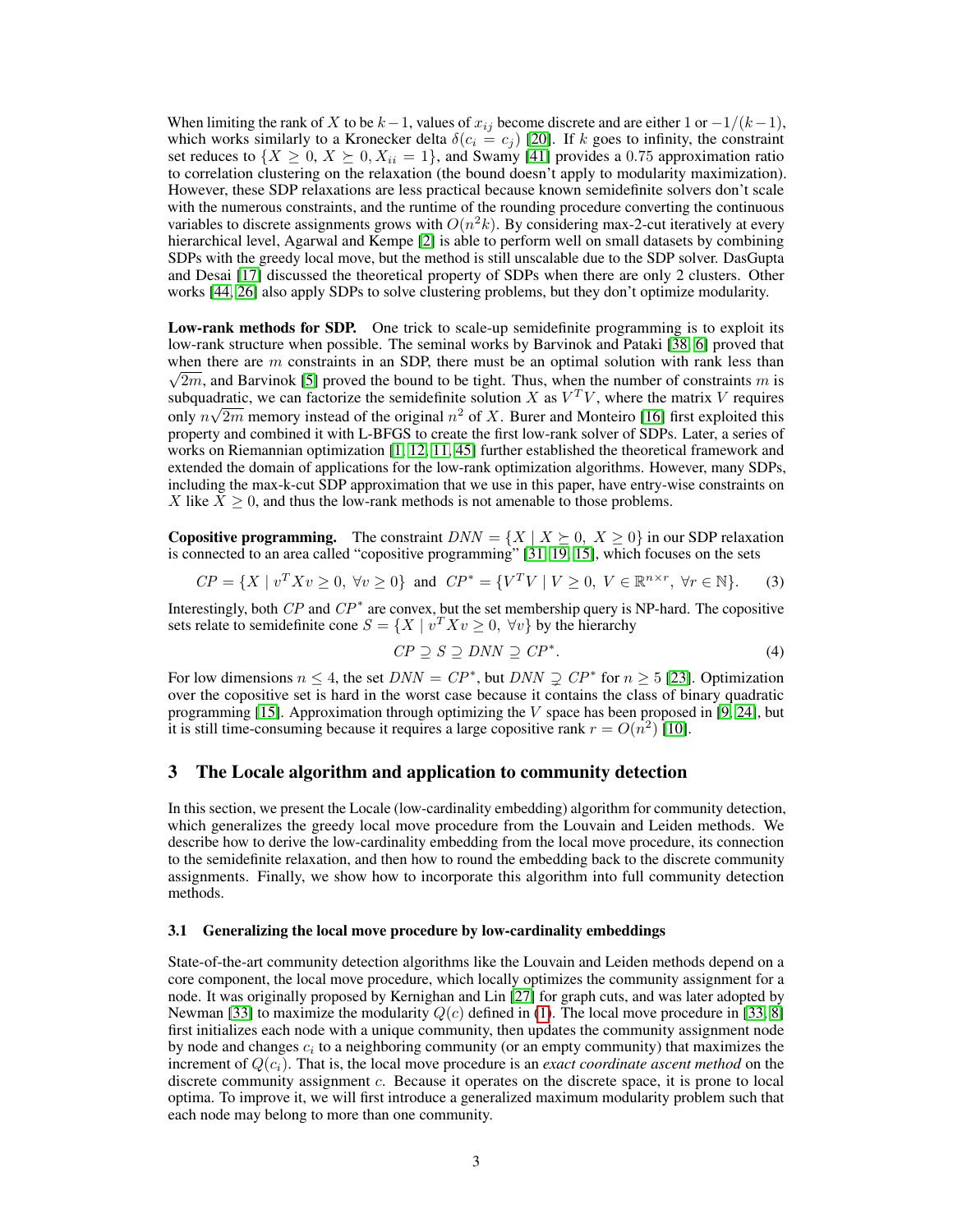<span id="page-3-1"></span>

Figure 1: An illustration of the low cardinality relaxation, where the discrete cluster assignment for nodes is relaxed into a continuous and smooth space containing the original discrete set. The parameter  $k$  controls the cardinality, or equivalently the maximum number of overlapping communities a node may belong to. When  $k = 1$ , we recover the original discrete set.

A generalized maximum modularity problem. To assign a node to more than one community, we need to rewrite the Kronecker delta  $\delta(c_i = c_j)$  in  $Q(c)$  as a dot product between basis vectors. Let  $e(t)$  be the basis vector for community t with one in  $e(t)_t$  and zeros otherwise. By creating an assignment vector  $v_i = e(c_i)$  for each node i, we have  $\delta(c_i = c_j) = v_i^T v_j$ , and we reparameterize the modularity function  $Q(c)$  defined in [\(1\)](#page-1-0) as

<span id="page-3-0"></span>
$$
Q(V) := \frac{1}{2m} \sum_{ij} \left[ a_{ij} - \frac{d_i d_j}{2m} \right] v_i^T v_j.
$$
 (5)

Notice that the original constraint  $c_i \in [r]$ , where r is the upper-bounds on number of communities, becomes  $v_i \in \{e(t) \mid t \in [r]\}\$ . And the set becomes equivalent to the below unit norm and unit cardinality constraint in the nonnegative orthant.

$$
\{e(t) \mid t \in [r]\} = \{v_i \mid v_i \in \mathbb{R}_+^r, \ \|v_i\| = 1, \ \text{card}(v_i) \le 1\}.
$$
 (6)

The constraint can be interpreted as the intersection between the curved probability simplex ( $v_i \in$  $\mathbb{R}^r_+$ ,  $||v_i|| = 1$ ) and the cardinality constraint (card $(v_i) \leq 1$ ), where the latter constraint controls how many communities may be assigned to a node. Naturally, we can generalize the maximum modularity problem by relaxing the cardinality constraint from 1 to  $k$ , where  $k$  is the maximun number of overlaying communities a node may belong to. The generalized problem is given by

maximize 
$$
Q(V) := \frac{1}{2m} \sum_{ij} \left[ a_{ij} - \frac{d_i d_j}{2m} \right] v_i^T v_j
$$
, s.t.  $v_i \in \mathbb{R}_+^r$ ,  $||v_i|| = 1$ ,  $card(v_i) \le k$ ,  $\forall i$ . (7)

The larger the k, the smoother the problem [\(7\)](#page-3-0). When  $k = r$  the cardinality constraint becomes trivial and the feasible space of  $V$  become smooth. The original local move procedure is simply an exact coordinate ascent method when  $k = 1$ , and we now generalized it to work on arbitrary k in a smoother feasible space of V. We call the resulting V the low cadinality embeddings and the generalized algorithm the *Locale* algorithm. An illustration is given in Figure [1.](#page-3-1)

The Locale algorithm for low-cardinality embeddings. We first prove that, just like the local move procedure, there is a closed-form optimal solution for the subproblem  $Q(v_i)$ , where we optimize on variable  $v_i$  and pin all the other variables.

Proposition 1. *The subproblem for variable*  $v_i$ 

<span id="page-3-2"></span>
$$
\underset{v_i}{\text{maximize}} Q(v_i), \ \text{s.t.} \ v_i \in \mathbb{R}_+^r, \ \|v_i\| = 1, \ \text{card}(v_i) \le k \tag{8}
$$

*admits the following optimal solution*

$$
v_i = g/\|g\|, \text{ where } g = \begin{cases} e(t) \text{ with the max } (\nabla Q(v_i))_t & \text{if } \nabla Q(v_i) \le 0 \\ top_k^+(\nabla Q(v_i)) & \text{otherwise} \end{cases}, \tag{9}
$$

*where top*<sup>+</sup> k (q) *is the sparsified vector containing the top-*k*-largest nonnegative coordinates of* q*. For the special case*  $\nabla Q(v_i) \leq 0$ , we choose the *t* with maximum  $(v_i)_t$  from the previous iteration if there *are multiple* t *with maximum*  $(\nabla Q(v_i))_t$ .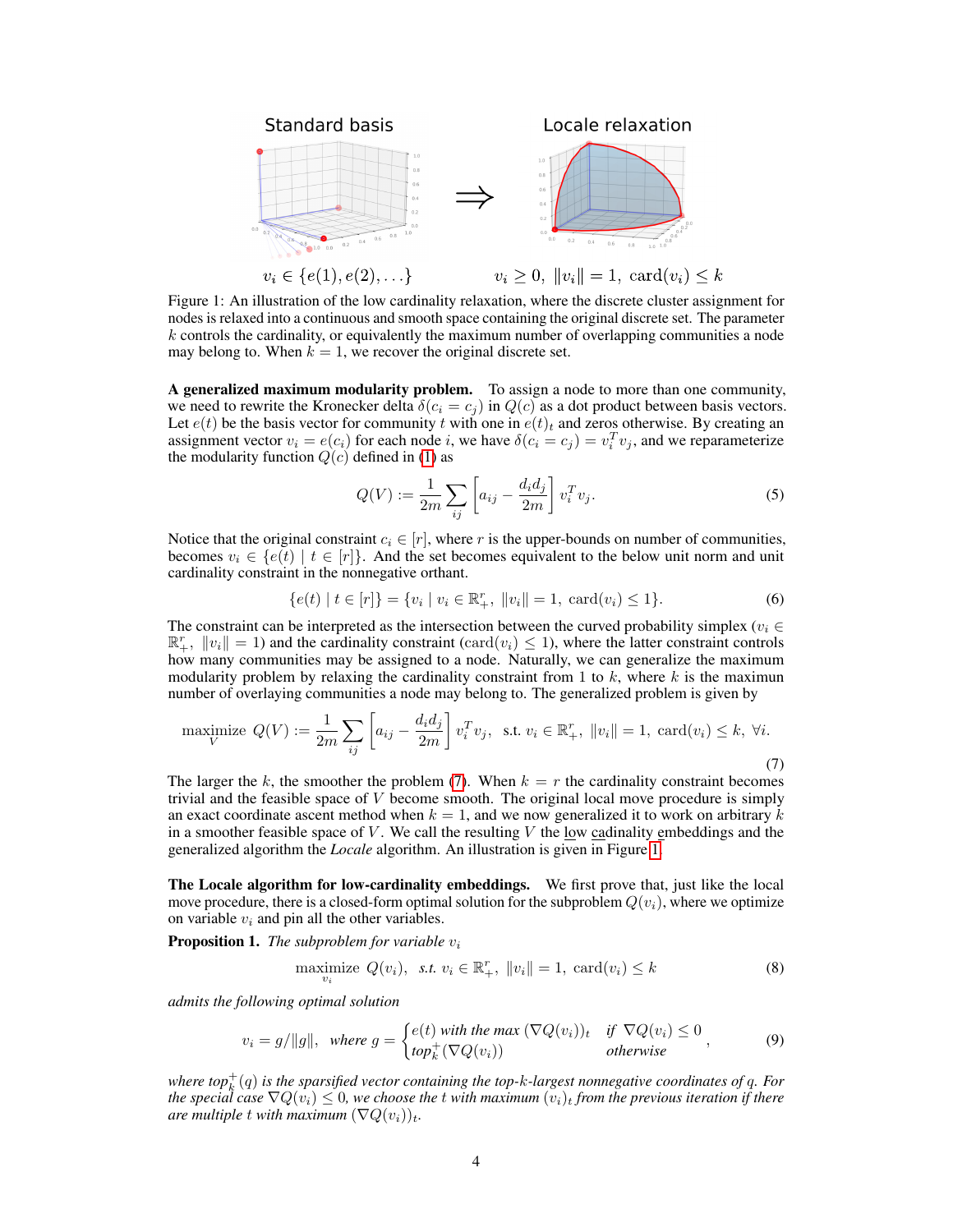<span id="page-4-1"></span>

Figure 2: An example that the Locale algorithm escapes the local optimum in greedy local move procedure. Numbers in the parentheses are the low-cardinality embeddings in a sparse index : value format, where we compress a sparse vector with its top- $k$  nonzero entries. The above bottleneck graph was used in the Leiden paper [\[43\]](#page-10-1) to illustration local optima, where a greedy local move procedure following the order of the nodes gets stuck at the local optima in the red box, splitting node 1 and 2 from the correct communities because of its unit cardinality constraint. In contrast, the Locale (low-cardinality embeddings) algorithm escapes the local optima because it has an additional channel for the top- $k$  communities to cross the bottleneck. The gram matrix of the resulting embeddings shows that it perfectly identifies the communities.

We list the proof in Appendix [A.](#page--1-0) With the close-form solution for every subproblem, we can now generalize the local move procedure to a low-cardinality move procedure that works on arbitrary  $k$ . We first initialize every vector  $v_i$  with a unique vector  $e(i)$ , then perform the *exact block coordinate ascent* method using the optimal update [\(9\)](#page-3-2) cycling through all variables  $v_i$ ,  $i = 1, \ldots, n$ , till convergence. We could also pick coordinate randomly, and because the updates are exact, we have the following guarantee.

**Theorem 2.** Applying the low-cardinality update iteratively on random coordinates<sup>[1](#page-4-0)</sup>, the projected *gradient of the iterates converges to zero at* O(1/T) *rate, where* T *is the number of iterations.*

We list the proof in Appendix [B.](#page--1-0) When implementing the Locale algorithm, we store the matrix V in a sparse format since it has a fixed cardinality upper bound, and perform all the summation using sparse vector operations. We maintain a vector  $z = \sum_j d_j v_j$  and compute  $\nabla Q(v_i)$  by  $(\sum_j a_{ij}v_j) - \frac{d_i}{2m}(z - d_i v_i)$ . This way, updating all  $v_i$  once takes  $O(\text{card}(A) \cdot k \log k)$  time, where the  $\log k$  term comes from the partial sort to implement the top<sup>+</sup><sub>k</sub>(·) operator. Taking a small k (we pick  $k = 8$  in practice), the experiments show that it scales to large networks without too much additional time cost to the greedy local move procedure. Implementation-wise, we choose the updating order by the smart local move  $[36, 4]$  $[36, 4]$  $[36, 4]$ . We initialize r to be the number of nodes and increase it when  $\nabla Q(v_i) \leq 0$  and there is no free coordinate. This corresponds to the assignment to a new "empty community" in the Louvain method  $[8]$  (which also increases the r). At the worst case, the maximum r is  $n \cdot k$ , but we have never observed this in the experiments, where in practice r is always less than  $2n$ . For illustration, we provide an example from Leiden method [\[43\]](#page-10-1) in Figure [2](#page-4-1) showing that, because of the relaxed cardinality constraint, the Locale algorithm is less likely to get stuck at local optima compared to the greedy local move procedure.

Connections to correlation clustering SDP and copositive programming. Here we connect the Locale solution to an SDP relaxation of the generalized modularity maximization problem  $(7)$ . Let r to be large enough<sup>[2](#page-4-2)</sup> and let  $k = r$  to drop the cardinality constraint, the resulting feasible gram matrix of V becomes (the dual of) the copositive constraint

$$
\{V^T V \mid V \ge 0, \text{ diag}(V^T V) = 1\},\tag{10}
$$

which can be further relaxed to the semidefinite constraint

$$
\{X \mid X \succeq 0, X \ge 0, \text{ diag}(X) = 1\}.
$$
\n(11)

<span id="page-4-0"></span><sup>1</sup>The proof can also be done with a cyclic order using Lipschitz continuity, but for simplicity we focus on the randomized version in our proof, which contains largely the same arguments and intuition.

<span id="page-4-2"></span><sup>&</sup>lt;sup>2</sup>At the worse case  $r = n(n+1)/2 - 4$  suffices [\[10,](#page-9-15) Theorem 4.1].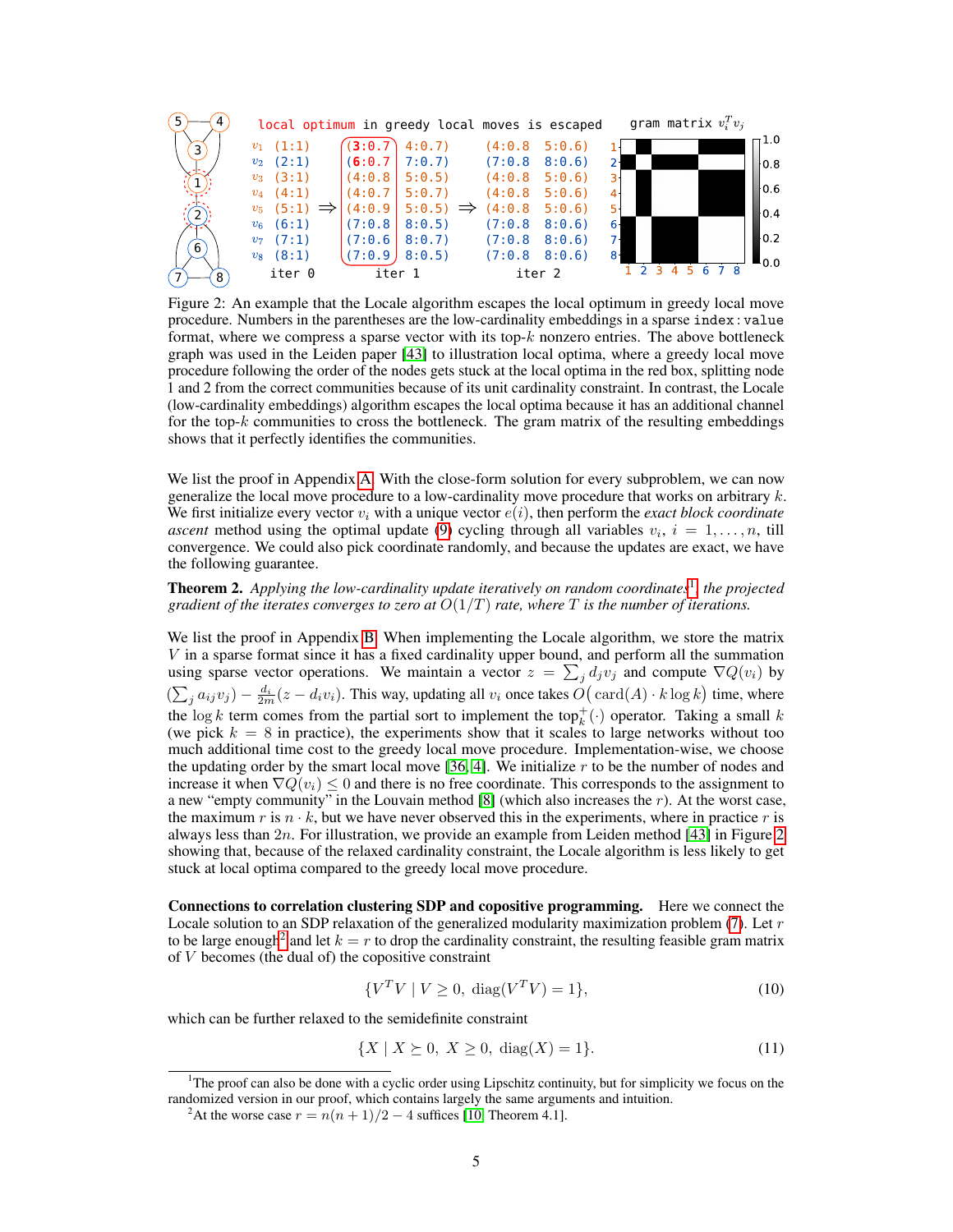<span id="page-5-1"></span>

Figure 3: Comparing the relative error to optimal objective values and the running time in the semidefinite relaxation of maximum modularity. The optimal values are obtained by running the SCS [\[35\]](#page-10-17), a splitting conic solver, for 3k iterations. The greedy local move procedure gets stuck pretty early at a local optimum (even for the original modularity maximization problem). The Locale algorithm is able to give a good approximation with cardinality  $k = 8$ , and is able to reach the global optima with  $k = n$ . Further, it is 100 to 1000 times faster than SCS, which is already orders of magnitude faster the than state-of-the-art interior point methods.

This semidefinite constraint has been proposed as a relaxation for correlation clustering in [\[41\]](#page-10-13). With these relaxations, the complete SDP relaxation for the (generalized) maximum modularity problem is

<span id="page-5-0"></span>
$$
\underset{X}{\text{maximize}} \quad \sum_{ij} \left[ a_{ij} - \frac{d_i d_j}{2m} \right] x_{ij}, \quad \text{s.t.} \quad X \succeq 0, \quad X \geq 0, \quad \text{diag}(X) = 1. \tag{12}
$$

We use the SDP relaxation to certify whether the Locale algorithm reaches the global optima, given enough cardinality  $k$ . That is, if the objective value given by the Locale algorithm meets the SDP relaxation (solvable via an SDP solver), it certifies the globally optimality of [\(7\)](#page-3-0). In the experiments for small datasets that is solvable via SDP solvers, we show that a very low cardinality  $k = 8$  is enough to approximate the optimal solution to a difference of 10<sup>−</sup><sup>4</sup> , and running the Locale algorithm with  $k = n$  recovers the global optimum. In addition, our algorithm is orders-of-magnitude faster than the state-of-the-art SDP solvers.

#### 3.2 Rounding by changing the cardinality constraint

After obtaining the embeddings for the generalized modularity maximization algorithm [\(7\)](#page-3-0), we need to convert the embedding back to unit cardinality to recover the community assignment for the original maximum modularity problem. This is achieved by running the Locale algorithm with the  $k = 1$  constraint, starting at the previous solution. Also, since the rounding procedure reduces all embeddings to unit cardinality after the first sweep, this is equivalent to running the local move procedure of the Louvain method, but initialized with higher-cardinality embeddings. Likewise, we could also increase the cardinality constraint to update a unit cardinality solution to a higher cardinality solution. These upgrade and downgrade steps can be performed iteratively to increase the quality of the solution slowly, but we find that it is more efficient to only do the downgrade steps in the overall multi-level algorithm. The rounding process has the same complexity as the Locale algorithm since it is a special case of the algorithm with  $k = 1$ .

#### 3.3 The Leiden-Locale algorithm for community detection

Here, we assemble all the aforementioned components and build the Leiden-Locale algorithm for community detection. We use the Leiden method [\[43\]](#page-10-1) as a framework and replace the local move procedure with the Locale algorithm followed by the rounding procedure. While the results are better with more inner iterations of the Locale algorithm, we found that two inner iterations followed by the rounding procedure is more efficient in the overall multi-level algorithm over multiple iterations, while substantially improving over past works. We list the core pseudo-code below, and the subroutines can be found in the Appendix [E.](#page--1-0)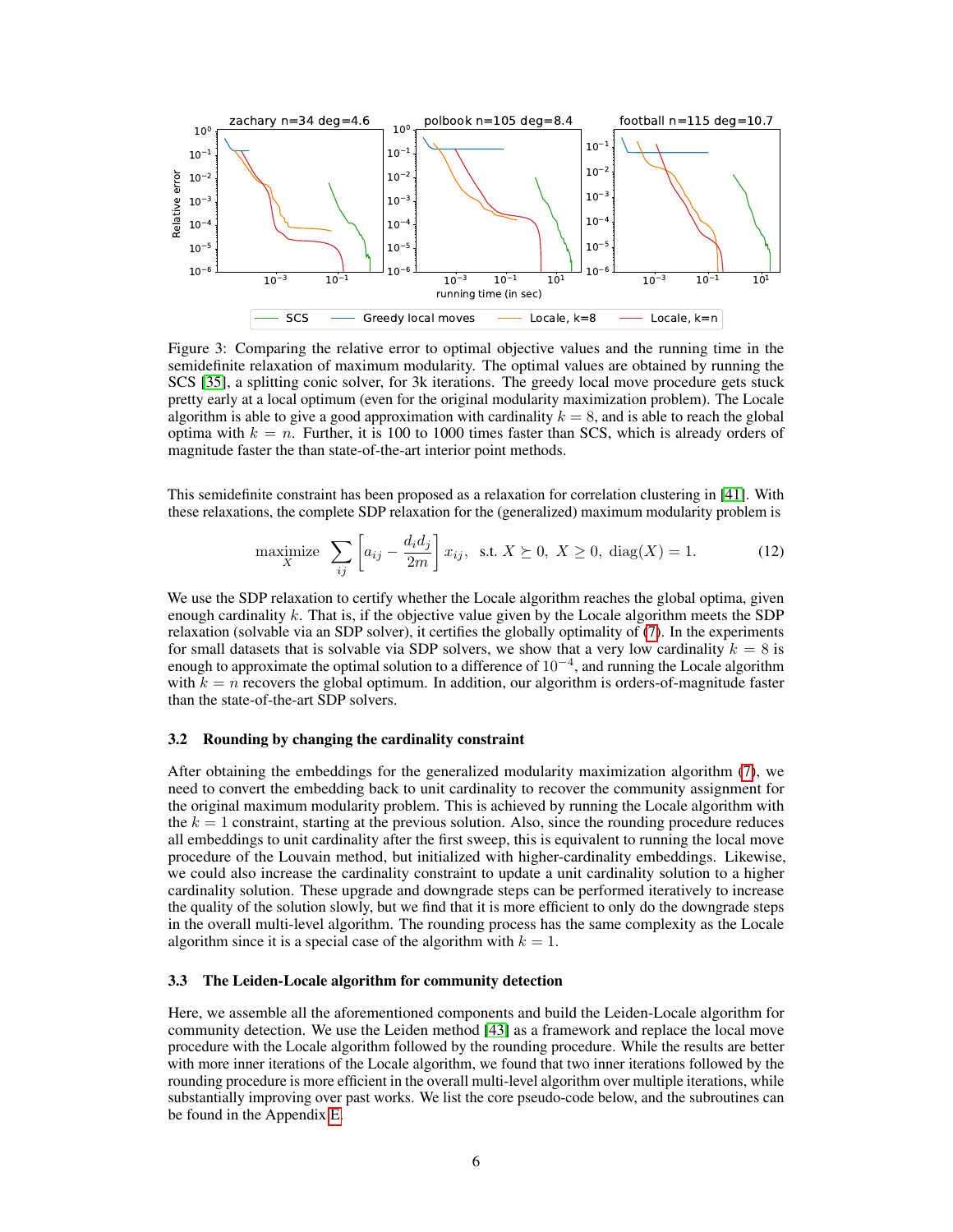Algorithm 1 The Leiden-Locale method

```
1: procedure LEIDEN-LOCALE(Graph G, Partition P)
2: do
3: E \leftarrow \text{Local} \in \text{Embeddings}(G, P) \triangleright Replace the LocalMove(G, P) in Leiden
4: P \leftarrow \text{LocaleRounding}(G, P, E)<br>5: G, P, \text{done} \leftarrow \text{LeidenRefineAgg}G, P, done ← LeidenRefineAggregate(G, P) \rightarrow[43, Algorithm A.2, line 5-9]
6: while not done<br>7: return Preturn P8: end procedure
```
Because we still use the refinement step from the Leiden algorithm, we have the following guarantee. Theorem 3. *[\[43,](#page-10-1) Thm. 5] The communities obtained from the Leiden-Locale algorithm are connected.*

Since we only perform two rounds of updates of the Locale algorithm, it adds relatively little overhead and complexity to the Leiden algorithm. However, experiments show that the boost is significant. The Leiden-Locale algorithm gives consistently better results than the other state-of-the-art methods.

## 4 Experimental results

In this section, we evaluate the Locale algorithm with other state-of-the-art methods. We show that the Locale algorithm is effective on the semidefinite relaxation of modularity maximization, improves the complexity from  $O(n^6)$  to  $O(\text{card}(A)k \log k)$  over SDP solvers, and scales to millions of variables. Further, we show that on the original maximum modularity problem, the Locale algorithm significantly improves the greedy local move procedure. When used on the community detection problem, the combined Leiden-Locale algorithm provides a 30% additional performance increase over ten iterations and is better than all the state-of-the-art methods on the large-scale datasets compared in the Leiden paper [\[43\]](#page-10-1), with 2.2x the time cost to the Leiden method. The code for the experiment is available at the supplementary material.

Comparison to SDP solvers on the semidefinite relaxation of maximum modularity. We compare the Locale algorithm to the state-of-the-art SDP solver on the semidefinite relaxation [\(12\)](#page-5-0) of the maximum modularity problem. We show that it converges to the global optimum of SDP on the verifiable datasets and is much faster than the SDP method. We use 3 standard toy networks that are small enough to be solvable via an SDP solver, including zachary [\[50\]](#page-11-4), polbook [\[34\]](#page-10-0), and football [\[21\]](#page-9-16). Typically, primal-dual interior-point methods [\[40\]](#page-10-18) have cubic complexity in the number of variables, which is  $n^2$  in our problem, so the total complexity is  $O(n^6)$ . Moreover, the canonical SDP solver requires putting the nonnegativity constraint on the diagonal of the semidefinite variable  $X$ , leading a much higher number of variables. For fairness, we choose to compare with a new splitting conic solver, the SCS [\[35\]](#page-10-17), which supports splitting variables into Cartesian products of cones, which is much more efficient than pure SDP solver in this kind of problem. We run the SCS solver for 3k iterations for the reference optimal objective value. Also, since the solution of SCS might not be feasible, we project the solution back to the feasible set by iterative projections.

Figure [3](#page-5-1) shows the plot of difference to the optimal objective value and the running time. The greedy local move procedure gets stuck at a local optimum early in the plot, but the Locale algorithm gives a decent approximation at a low cardinality  $k = 8$ . At  $k = n$ , both the Locale algorithm and the SCS solver reach the optimum for the SDP relaxation [\(12\)](#page-5-0), but Locale is 193x faster than SCS (in average) for reaching  $10^{-4}$  difference to the optimum, and the speedup scales with the dimensions.

The results demonstrate the effectiveness and the orders of speedup of the proposed low-cardinality method, opening a new avenue for scaling-up semidefinite programming when the solution is lowcardinality instead of low-rank.

Comparison with the local move procedure. In this experiment, we show that the Locale algorithm scales to millions of nodes and significantly improves the local move procedure in empirical networks. We compare to 5 large-scale networks, including DBLP, Amazon, Youtube [\[47\]](#page-11-5), IMDB[\[46\]](#page-11-6),and Live Journal [\[3,](#page-9-17) [29\]](#page-10-19). These are the networks that were also studied in the Leiden [\[43\]](#page-10-1) and Louvain papers [\[8\]](#page-9-1). For the greedy local move procedure, we run it iteratively till convergence (or till the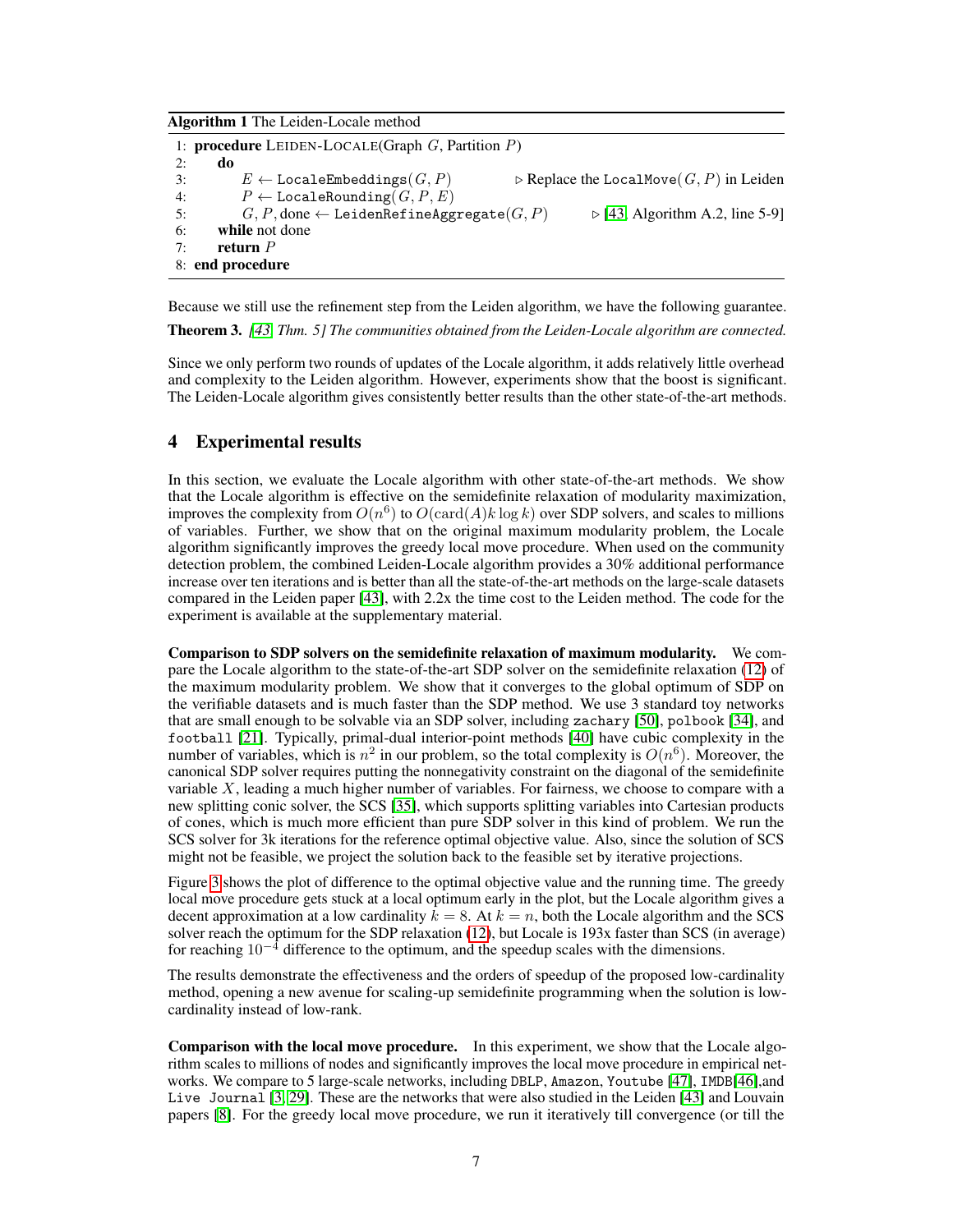|              |               |        | Greedy      | The Locale algorithm |             |  |
|--------------|---------------|--------|-------------|----------------------|-------------|--|
| Dataset      | Nodes         | Degree | local moves | 2 rounds             | full update |  |
| <b>DBLP</b>  | 317080        | 6.6    | 0.5898      | 0.6692               | 0.8160      |  |
| Amazon       | 334863        | 5.6    | 0.6758      | 0.7430               | 0.9154      |  |
| <b>IMDB</b>  | 374511        | 80.2   | 0.6580      | 0.6697               | 0.6852      |  |
| Youtube      | 1 1 3 4 8 9 0 | 5.3    | 0.6165      | 0.6294               | 0.7115      |  |
| Live Journal | 3997962       | 17.4   | 0.6658      | 0.6540               | 0.7585      |  |

<span id="page-7-0"></span>Table 1: Overview of the empirical networks and the modularity after the greedy local move procedure (running till convergence) and the Locale algorithm (running for 2 rounds or till convergence).

function increment is less than  $10^{-8}$  after n consecutive changes to avoid floating-point errors). For the Locale algorithm, we test two different settings: running only two rounds of updates or running it till convergence, followed by the rounding procedure.

Table [1](#page-7-0) shows the comparison results. With only 2 rounds of updates, the Locale algorithm already improves the greedy local move procedure except for the Live Journal dataset. When running a full update, the algorithm significantly outperforms the greedy local moves on all datasets. Moreover, it is even comparable with running a full (multi-level) iteration of the Louvain and Leiden methods, as we will see in the next experiments. The results suggest that the Locale algorithm indeed improves the greedy local move procedure. With the algorithm, we create a generalization of the Leiden method and show that it outperforms the Leiden methods in the next experiment.

Comparison with state-of-the-art community detection algorithms. In the experiments, we show that the Leiden-Locale algorithm (Locale in the table) outperforms the Louvain and Leiden methods, the state-of-the-art community detection algorithms. For more context, the Louvain and Leiden methods are the state-of-the-art multi-level algorithm that performs the greedy local move procedure, refinement (for Leiden only), and aggregation of graph at every level until convergence. Further, they can be run for multiple iterations using previous results as initialization<sup>[3](#page-7-1)</sup>, so we consider the settings of running the algorithm once or for 10 iterations, where one iteration means running the whole multi-level algorithm until convergence. Specifically, for the 10-iteration setting, we take the best results over 10 random trials for the Louvain and Leiden methods shown in the Leiden paper [\[43\]](#page-10-1). Since the Locale algorithm is less sensitive to random seeds, we only need to run it once in the setting. This make it much faster than the Leiden method with 10 trials, while performing better. Further, we run the inner update twice for the Locale algorithm since we found that it is more efficient in the overall multi-level algorithm over multiple iterations.

Table [2](#page-8-0) shows the result of comparisons. In the one iteration setting, the Locale algorithm outperforms both the Louvain and Leiden methods (except for the Live Journal dataset), with an 2.2x time cost in average. Using the Louvain method as a baseline, the Locale method provides a 0.0052 improvement in average and the Leiden method provides a 0.0034 improvement. These improvement are significant since little changes in modularity can give completely different community assignments [\[2\]](#page-9-3). For the 10 iteration setting, we uniformly outperform both Louvain and Leiden methods in all datasets and provide a 30% additional improvement over the Leiden method using the Louvain method as a baseline.

# 5 Conclusion

In this paper, we have presented the Locale (low-cardinality embeddings) algorithm for community detection. It generalizes the greedy local move procedure from the Louvain and Leiden methods by approximately solving a low-cardinality semidefinite relaxation. The proposed algorithm is scalable (orders of magnitude faster than the state-of-the-art SDP solvers), empirically reaches the global optimum of the SDP on small datasets that we can verify with an SDP solver. Furthermore, it improves the local move update of the Louvain and Leiden methods and outperforms the state-of-theart community detection algorithms.

<span id="page-7-1"></span> $3$ The performance with low-number of iterations is also important because the Leiden method takes a default of 2 iterations in the leidenalg package and 10 iterations in the paper [\[43\]](#page-10-1).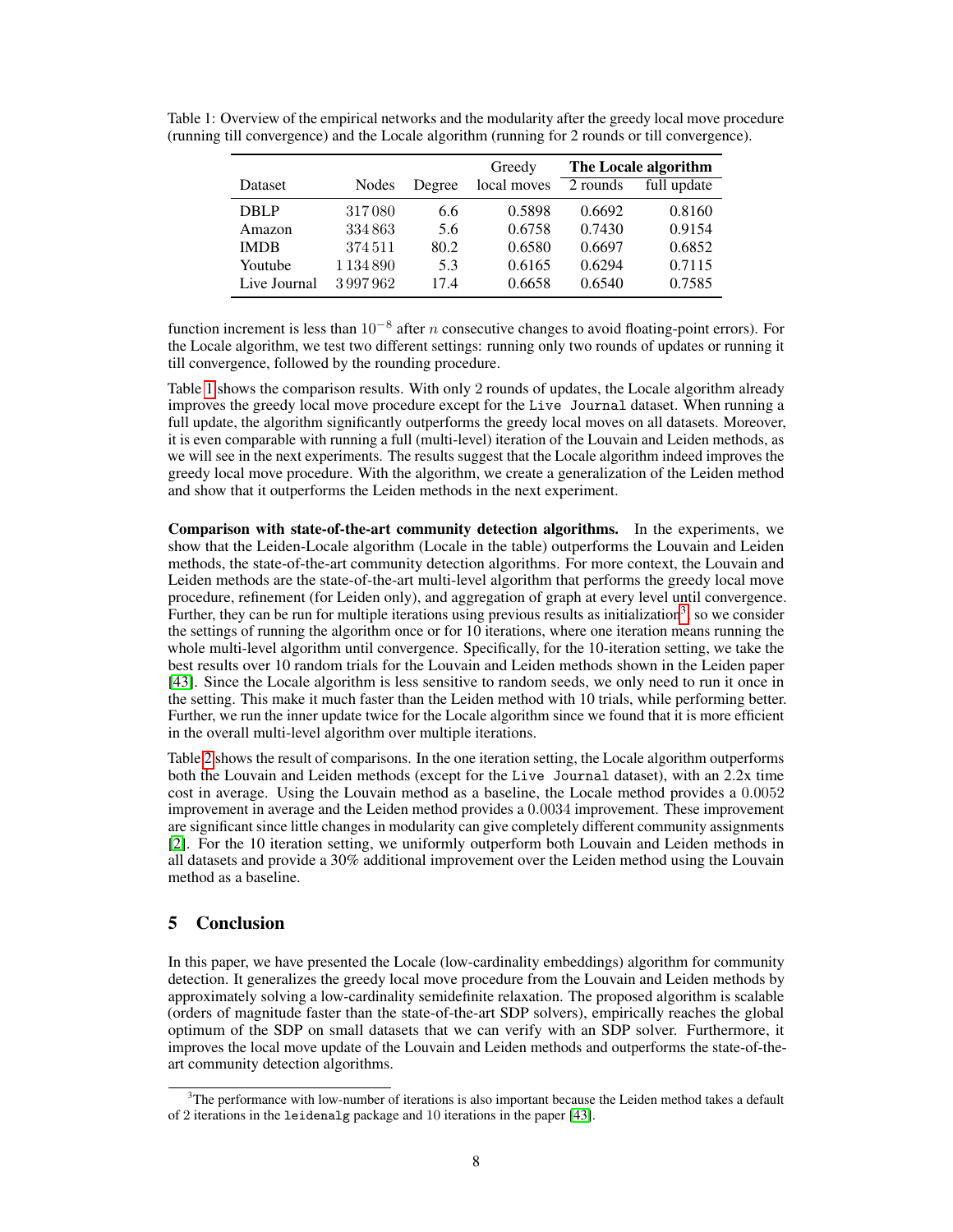<span id="page-8-0"></span>Table 2: Overview of the empirical networks and the maximum modularity, running for 1 iterations (running the full multi-level algorithm till no new communities are created) and for 10 iterations (using results from the previous iteration as initialization). Note that results of Louvain [\[8\]](#page-9-1) and Leiden [\[43\]](#page-10-1) methods are obtained in additional 10 random trials.

|              |               |        | Max. modularity |        |        |                           |        |          |  |
|--------------|---------------|--------|-----------------|--------|--------|---------------------------|--------|----------|--|
|              |               |        | 1 iter          |        |        | 10 iters 10 trials $[43]$ |        | 10 iters |  |
| Dataset      | Nodes         | Degree | Louvain         | Leiden | Locale | Louvain                   | Leiden | Locale   |  |
| <b>DBLP</b>  | 317080        | 6.6    | 0.8201          | 0.8206 | 0.8273 | 0.8262                    | 0.8387 | 0.8397   |  |
| Amazon       | 334863        | 5.6    | 0.9261          | 0.9252 | 0.9273 | 0.9301                    | 0.9341 | 0.9344   |  |
| <b>IMDB</b>  | 374511        | 80.2   | 0.6951          | 0.7046 | 0.7054 | 0.7062                    | 0.7069 | 0.7070   |  |
| Youtube      | 1 1 3 4 8 9 0 | 5.3    | 0.7179          | 0.7254 | 0.7295 | 0.7278                    | 0.7328 | 0.7355   |  |
| Live Journal | 3997962       | 17.4   | 0.7528          | 0.7576 | 0.7531 | 0.7653                    | 0.7739 | 0.7747   |  |

The Locale algorithm can also be interpreted as solving a generalized modularity problem [\(7\)](#page-3-0) that allows assigning at most  $k$  communities to each node, and this may be intrinsically a better fit for practical use because in a social network, a person usually belongs to more than one community. Further, the Locale algorithm hints a new way to solve heavily constrained SDPs when the solution is sparse but not low-rank. It scales to millions of variables, which is well beyond previous approaches. From the algorithmic perspective, it also opens a new avenue for scaling-up semidefinite programming by the low-cardinality embeddings.

## 6 Broader impact

Although most of the work focuses on the mathematical notion of modularity maximization, the community detection algorithms that result from these methods have a broad number of applications with both potentially positive and negative benefits. Community detection methods have been used extensively in social networks (e.g., [\[18\]](#page-9-18)), where they can be used for advertisement, tracking, attribute learning, or recommendation of new connections. These may have positive effects for the networks, of course, but as numerous recent studies also demonstrate potential negative consequences of such social network applications [\[13\]](#page-9-19). In these same social networks, there are also of course many positive applications of community detection algorithms. For example, researchers have used community detection methods, including the Louvain method, to detect bots in social networks [\[7\]](#page-9-20), an activity that can bring much-needed transparency to the interactions that are becoming more common. While we do not explore such applications here, it is possible that the multi-community methods we discuss can also have an impact on the design of these methods, again for both positive or negative effects.

Ultimately, the method we present here does largely on community detection from a purely algorithmic perspective, focusing on the modularity maximization objective, and provides gains that we believe can improve the quality of existing algorithms as a whole. Ultimately, we do believe that presenting these algorithms publicly and evaluating them fairly, we will at least be able to better establish the baseline best performance that these algorithms can achieve. In other words, we hope to separate the algorithmic goal of modularity maximization (which our algorithm addresses), which is an algorithmic question, from the more applied question of what can be done with the clusters assigned by this "best available" modularity maximization approach. Specifically, if we *could* achieve the true maximum modularity community assignment for practical graphs, what would this say about the resulting communities or applications? We hope to be able to study this in future work, as our approach and others push forward the boundaries on how close we can get to this "best" community assignment.

# Acknowledgments

Po-Wei Wang is supported by a grant from the Bosch Center for Artificial Intelligence.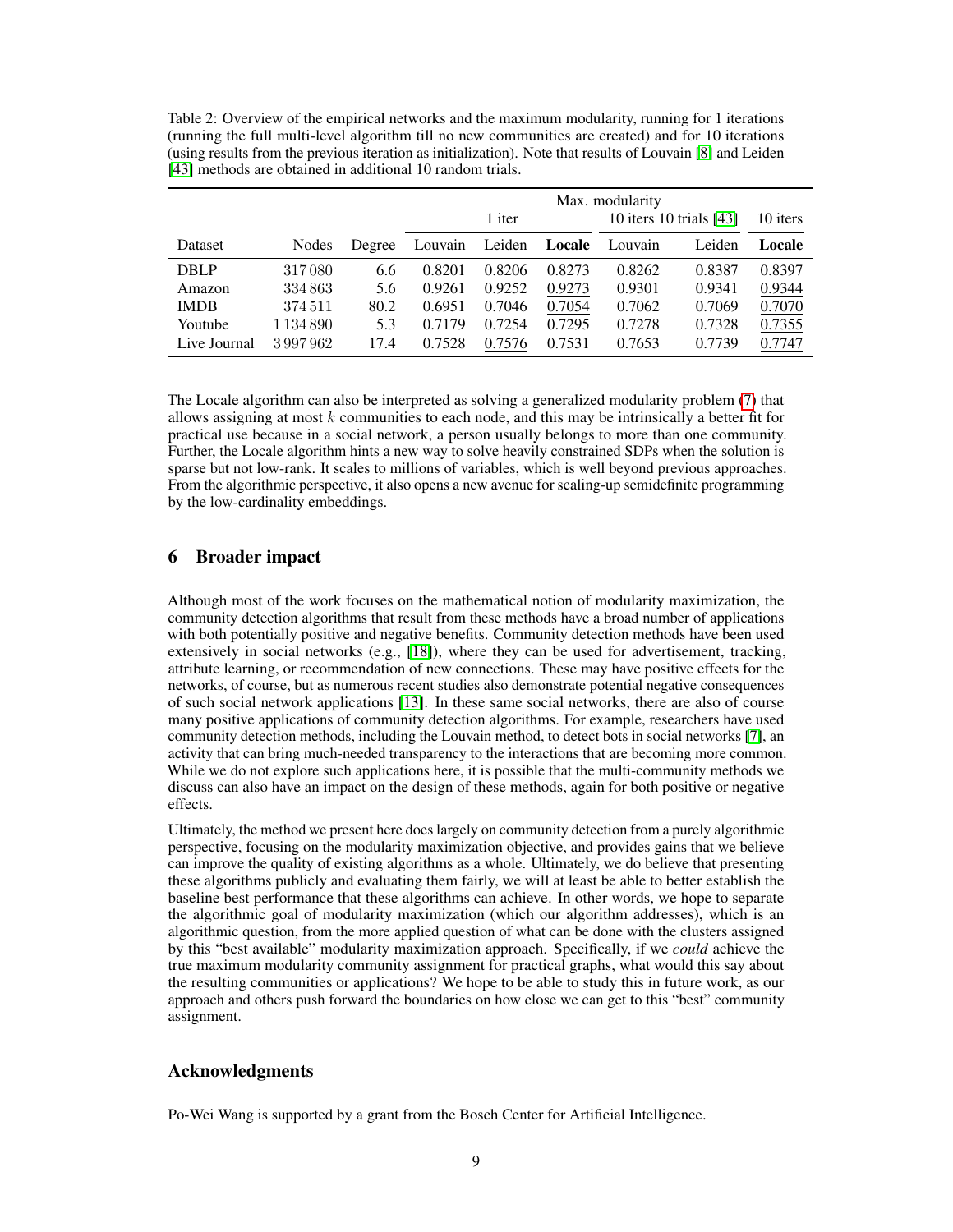## References

- <span id="page-9-5"></span>[1] P.-A. Absil, R. Mahony, and R. Sepulchre. *Optimization algorithms on matrix manifolds*. Princeton University Press, 2009.
- <span id="page-9-3"></span>[2] G. Agarwal and D. Kempe. Modularity-maximizing graph communities via mathematical programming. *The European Physical Journal B*, 66(3):409–418, 2008.
- <span id="page-9-17"></span>[3] L. Backstrom, D. Huttenlocher, J. Kleinberg, and X. Lan. Group formation in large social networks: membership, growth, and evolution. In *Proceedings of the 12th ACM SIGKDD international conference on Knowledge discovery and data mining*, pages 44–54, 2006.
- <span id="page-9-6"></span>[4] S.-H. Bae, D. Halperin, J. D. West, M. Rosvall, and B. Howe. Scalable and efficient flowbased community detection for large-scale graph analysis. *ACM Transactions on Knowledge Discovery from Data (TKDD)*, 11(3):1–30, 2017.
- <span id="page-9-9"></span>[5] A. Barvinok. A remark on the rank of positive semidefinite matrices subject to affine constraints. *Discrete & Computational Geometry*, 25(1):23–31, 2001.
- <span id="page-9-8"></span>[6] A. I. Barvinok. Problems of distance geometry and convex properties of quadratic maps. *Discrete & Computational Geometry*, 13(2):189–202, 1995.
- <span id="page-9-20"></span>[7] D. M. Beskow and K. M. Carley. Bot conversations are different: leveraging network metrics for bot detection in twitter. In *2018 IEEE/ACM International Conference on Advances in Social Networks Analysis and Mining (ASONAM)*, pages 825–832. IEEE, 2018.
- <span id="page-9-1"></span>[8] V. D. Blondel, J.-L. Guillaume, R. Lambiotte, and E. Lefebvre. Fast unfolding of communities in large networks. *Journal of statistical mechanics: theory and experiment*, 2008(10):P10008, 2008.
- <span id="page-9-14"></span>[9] I. M. Bomze, F. Jarre, and F. Rendl. Quadratic factorization heuristics for copositive programming. *Mathematical Programming Computation*, 3(1):37–57, 2011.
- <span id="page-9-15"></span>[10] I. M. Bomze, P. J. Dickinson, and G. Still. The structure of completely positive matrices according to their cp-rank and cp-plus-rank. *Linear algebra and its applications*, 482:191–206, 2015.
- <span id="page-9-11"></span>[11] N. Boumal. A riemannian low-rank method for optimization over semidefinite matrices with block-diagonal constraints. *arXiv preprint arXiv:1506.00575*, 2015.
- <span id="page-9-10"></span>[12] N. Boumal, B. Mishra, P.-A. Absil, R. Sepulchre, et al. Manopt, a matlab toolbox for optimization on manifolds. *Journal of Machine Learning Research*, 15(1):1455–1459, 2014.
- <span id="page-9-19"></span>[13] E. Bozdag and J. van den Hoven. Breaking the filter bubble: democracy and design. *Ethics and Information Technology*, 17(4):249–265, 2015.
- <span id="page-9-0"></span>[14] U. Brandes, D. Delling, M. Gaertler, R. Gorke, M. Hoefer, Z. Nikoloski, and D. Wagner. On modularity clustering. *IEEE transactions on knowledge and data engineering*, 20(2):172–188, 2007.
- <span id="page-9-13"></span>[15] S. Burer. A gentle, geometric introduction to copositive optimization. *Mathematical Programming*, 151(1):89–116, 2015.
- <span id="page-9-4"></span>[16] S. Burer and R. D. Monteiro. Local minima and convergence in low-rank semidefinite programming. *Mathematical Programming*, 103(3):427–444, 2005.
- <span id="page-9-7"></span>[17] B. DasGupta and D. Desai. On the complexity of newman's community finding approach for biological and social networks. *Journal of Computer and System Sciences*, 79(1):50–67, 2013.
- <span id="page-9-18"></span>[18] N. Du, B. Wu, X. Pei, B. Wang, and L. Xu. Community detection in large-scale social networks. In *Proceedings of the 9th WebKDD and 1st SNA-KDD 2007 workshop on Web mining and social network analysis*, pages 16–25, 2007.
- <span id="page-9-12"></span>[19] M. Dür. Copositive programming–a survey. In *Recent advances in optimization and its applications in engineering*, pages 3–20. Springer, 2010.
- <span id="page-9-2"></span>[20] A. Frieze and M. Jerrum. Improved approximation algorithms for max k-cut and max bisection. In *International Conference on Integer Programming and Combinatorial Optimization*, pages 1–13. Springer, 1995.
- <span id="page-9-16"></span>[21] M. Girvan and M. E. Newman. Community structure in social and biological networks. *Proceedings of the national academy of sciences*, 99(12):7821–7826, 2002.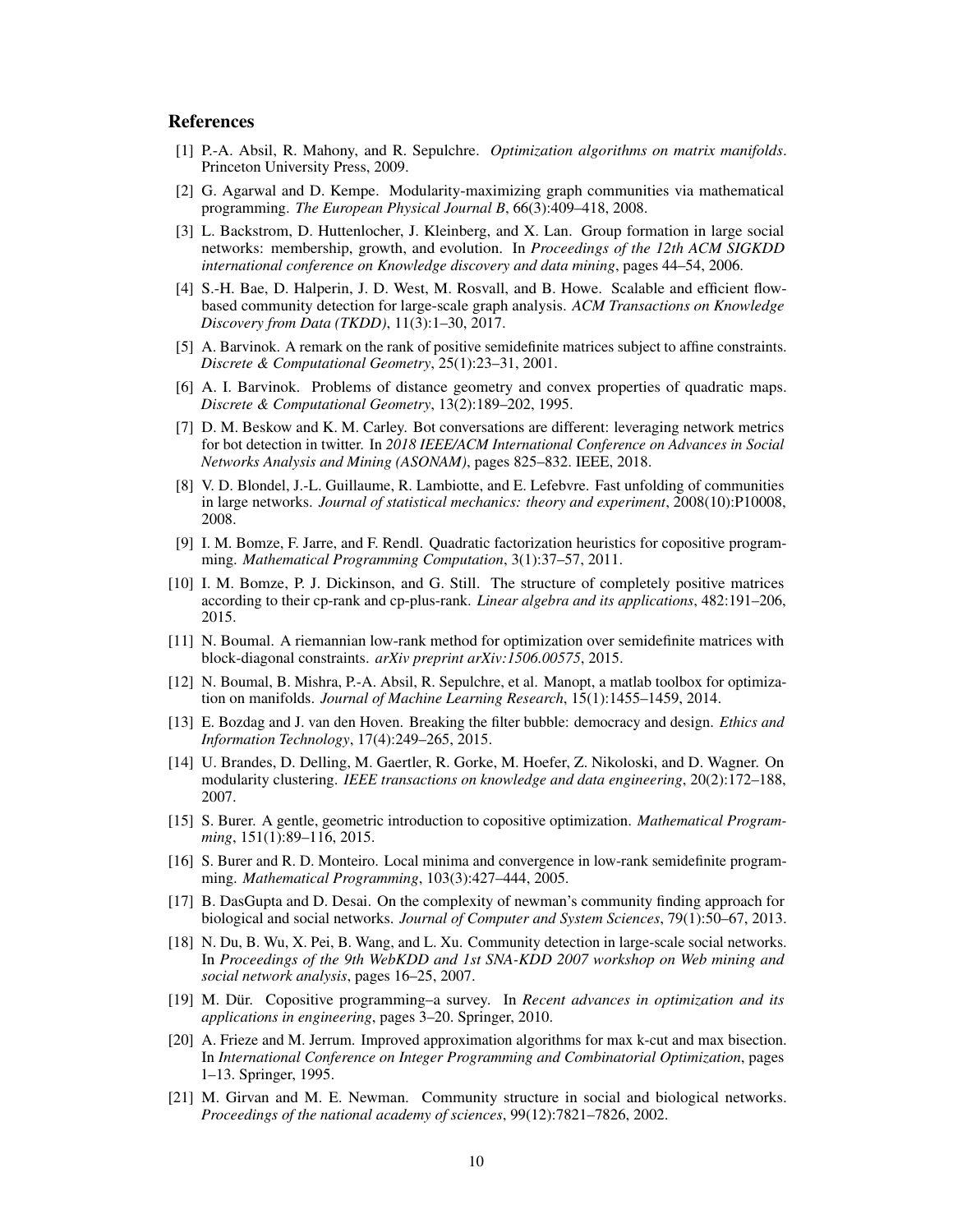- <span id="page-10-2"></span>[22] M. X. Goemans and D. P. Williamson. Improved approximation algorithms for maximum cut and satisfiability problems using semidefinite programming. *Journal of the ACM (JACM)*, 42 (6):1115–1145, 1995.
- <span id="page-10-15"></span>[23] L. J. Gray and D. G. Wilson. Nonnegative factorization of positive semidefinite nonnegative matrices. *Linear algebra and its applications*, 31:119–127, 1980.
- <span id="page-10-16"></span>[24] P. Groetzner and M. Dür. A factorization method for completely positive matrices. *Linear Algebra and its Applications*, 591:1–24, 2020.
- [25] A. Hagberg, P. Swart, and D. S Chult. Exploring network structure, dynamics, and function using networkx. Technical report, Los Alamos National Lab.(LANL), Los Alamos, NM (United States), 2008.
- <span id="page-10-6"></span>[26] A. Javanmard, A. Montanari, and F. Ricci-Tersenghi. Phase transitions in semidefinite relaxations. *Proceedings of the National Academy of Sciences*, 113(16):E2218–E2223, 2016.
- <span id="page-10-7"></span>[27] B. W. Kernighan and S. Lin. An efficient heuristic procedure for partitioning graphs. *The Bell system technical journal*, 49(2):291–307, 1970.
- <span id="page-10-11"></span>[28] J. B. Lasserre. Global optimization with polynomials and the problem of moments. *SIAM Journal on optimization*, 11(3):796–817, 2001.
- <span id="page-10-19"></span>[29] J. Leskovec, K. J. Lang, A. Dasgupta, and M. W. Mahoney. Community structure in large networks: Natural cluster sizes and the absence of large well-defined clusters. *Internet Mathematics*, 6(1):29–123, 2009.
- <span id="page-10-10"></span>[30] P.-Z. Li, L. Huang, C.-D. Wang, and J.-H. Lai. Edmot: An edge enhancement approach for motif-aware community detection. In *Proceedings of the 25th ACM SIGKDD International Conference on Knowledge Discovery & Data Mining*, pages 479–487, 2019.
- <span id="page-10-14"></span>[31] J. E. Maxfield and H. Minc. On the matrix equation  $X^T X = A$ . *Proceedings of the Edinburgh Mathematical Society*, 13(2):125–129, 1962.
- [32] A. Medus, G. Acuña, and C. O. Dorso. Detection of community structures in networks via global optimization. *Physica A: Statistical Mechanics and its Applications*, 358(2-4):593–604, 2005.
- <span id="page-10-4"></span>[33] M. E. Newman. Finding community structure in networks using the eigenvectors of matrices. *Physical review E*, 74(3):036104, 2006.
- <span id="page-10-0"></span>[34] M. E. Newman and M. Girvan. Finding and evaluating community structure in networks. *Physical review E*, 69(2):026113, 2004.
- <span id="page-10-17"></span>[35] B. O'Donoghue, E. Chu, N. Parikh, and S. Boyd. Conic optimization via operator splitting and homogeneous self-dual embedding. *Journal of Optimization Theory and Applications*, 169(3): 1042–1068, June 2016. URL <http://stanford.edu/~boyd/papers/scs.html>.
- <span id="page-10-8"></span>[36] N. Ozaki, H. Tezuka, and M. Inaba. A simple acceleration method for the louvain algorithm. *International Journal of Computer and Electrical Engineering*, 8(3):207, 2016.
- <span id="page-10-12"></span>[37] P. A. Parrilo. Semidefinite programming relaxations for semialgebraic problems. *Mathematical programming*, 96(2):293–320, 2003.
- <span id="page-10-3"></span>[38] G. Pataki. On the rank of extreme matrices in semidefinite programs and the multiplicity of optimal eigenvalues. *Mathematics of operations research*, 23(2):339–358, 1998.
- <span id="page-10-5"></span>[39] J. Reichardt and S. Bornholdt. Statistical mechanics of community detection. *Physical review E*, 74(1):016110, 2006.
- <span id="page-10-18"></span>[40] J. F. Sturm. Using sedumi 1.02, a matlab toolbox for optimization over symmetric cones. *Optimization methods and software*, 11(1-4):625–653, 1999.
- <span id="page-10-13"></span>[41] C. Swamy. Correlation clustering: maximizing agreements via semidefinite programming. In *Proceedings of the fifteenth annual ACM-SIAM symposium on Discrete algorithms*, pages 526–527. Society for Industrial and Applied Mathematics, 2004.
- <span id="page-10-9"></span>[42] V. A. Traag, R. Aldecoa, and J.-C. Delvenne. Detecting communities using asymptotical surprise. *Physical Review E*, 92(2):022816, 2015.
- <span id="page-10-1"></span>[43] V. A. Traag, L. Waltman, and N. J. van Eck. From louvain to leiden: guaranteeing wellconnected communities. *Scientific reports*, 9(1):1–12, 2019.